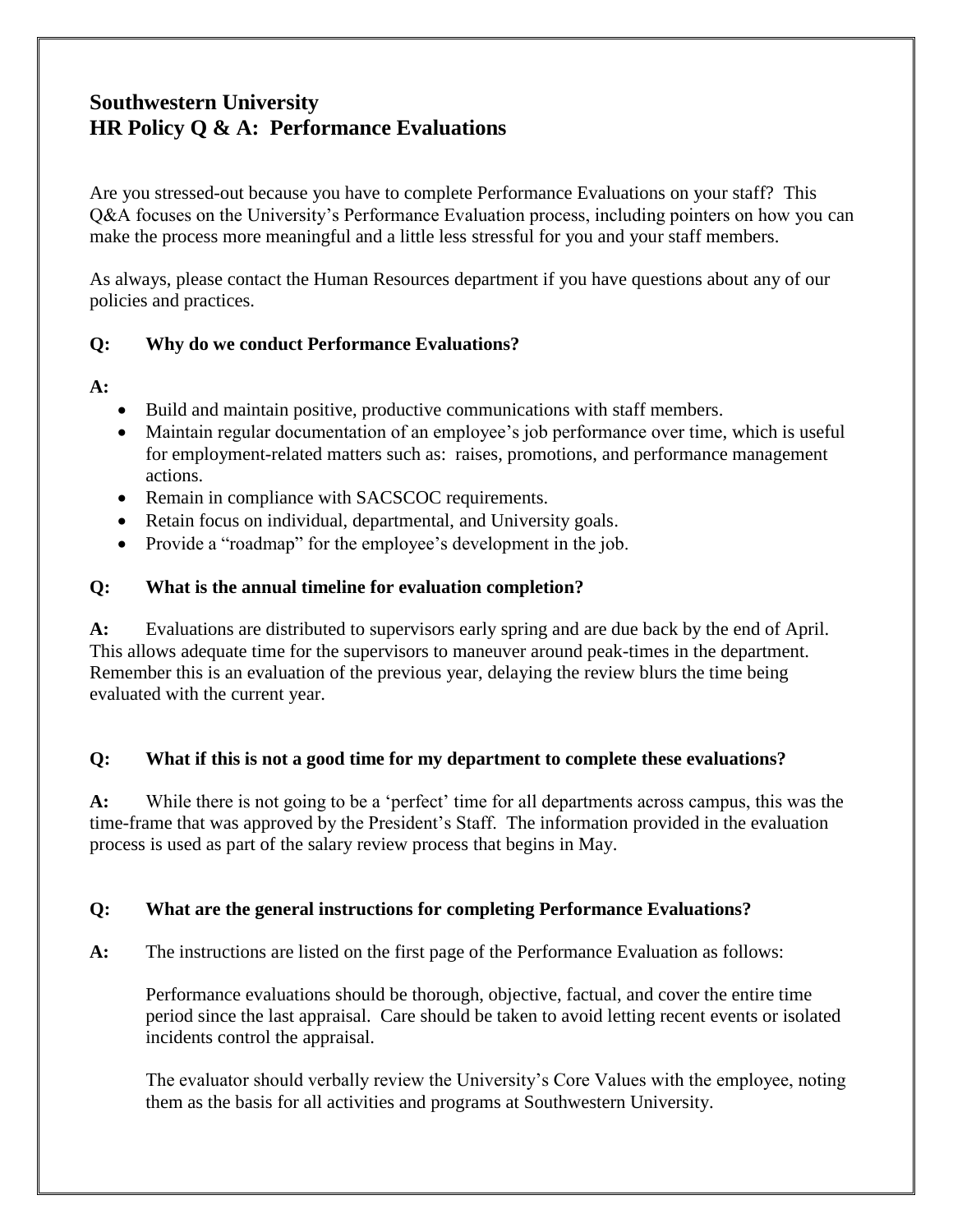It is very important to include specific comments at the end of each category, particularly if you have rated the individual as either superior or unsatisfactory on one or more of the criteria in that category.

Evaluators should complete and sign the evaluation form and review it with the employee (have the employee sign and date the form and provide written comments, if he/she desires). The evaluation should then be forwarded to the evaluator's supervisor for review and approval. Once this is accomplished, it should be sent to the Human Resources department for further processing.

# **Q: Are there "guidelines" for applying the ratings?**

**A:** The ratings are explained on the first page of the evaluation form as follows:

S Superior: Outstanding, consistently exceptional performance; on par with the very best; far exceeds expectations; no deficiencies in this area.

E Exceeds Expectations: Above average performance; almost always exceeds standard requirements of the job; effective, solid, high quality work product.

M Meets Expectations: Satisfactory performance overall; consistently fulfills standard requirements of the job; adequate, acceptable work product.

N Needs Improvement: Marginal, below satisfactory performance; development required; results frequently fall short of expectations.

U Unsatisfactory: Unacceptable, poor performance; does not meet the minimum requirements of the job or expectations; immediate improvement required.

N/A Not Applicable: Did not observe or does not apply to this position.

It is important to keep in mind that "E" and "M" ratings are considered very good ratings, and that an "S" rating should be reserved for truly outstanding performance. If you rate an employee as either "N" or "U" in a particular area, you should have already discussed this with the employee during the course of the previous year. In other words, the employee should not be surprised by the "N" or "U" rating. Also, as noted in the general instructions, you should include written comments to accompany any "S" or "U" ratings. If there are numerous "N" and "U" ratings throughout the evaluation, then you should have discussed this situation with your Supervisor. If you haven't already, it may be appropriate to talk with the Human Resources department about starting a Performance Management process (i.e. verbal warning, written warning, probation, etc.).

# **Q: Do I complete the "goals" section of the evaluation prior to giving it to the employee to review?**

**A:** In most cases, it is appropriate to leave that part of the evaluation blank and discuss goals with the employee when you meet with him/her to review the evaluation. Some supervisors provide a list of suggested goals for the employee to consider, or ask for suggested goals from the employee to discuss, prior to the "face-to-face" meeting.